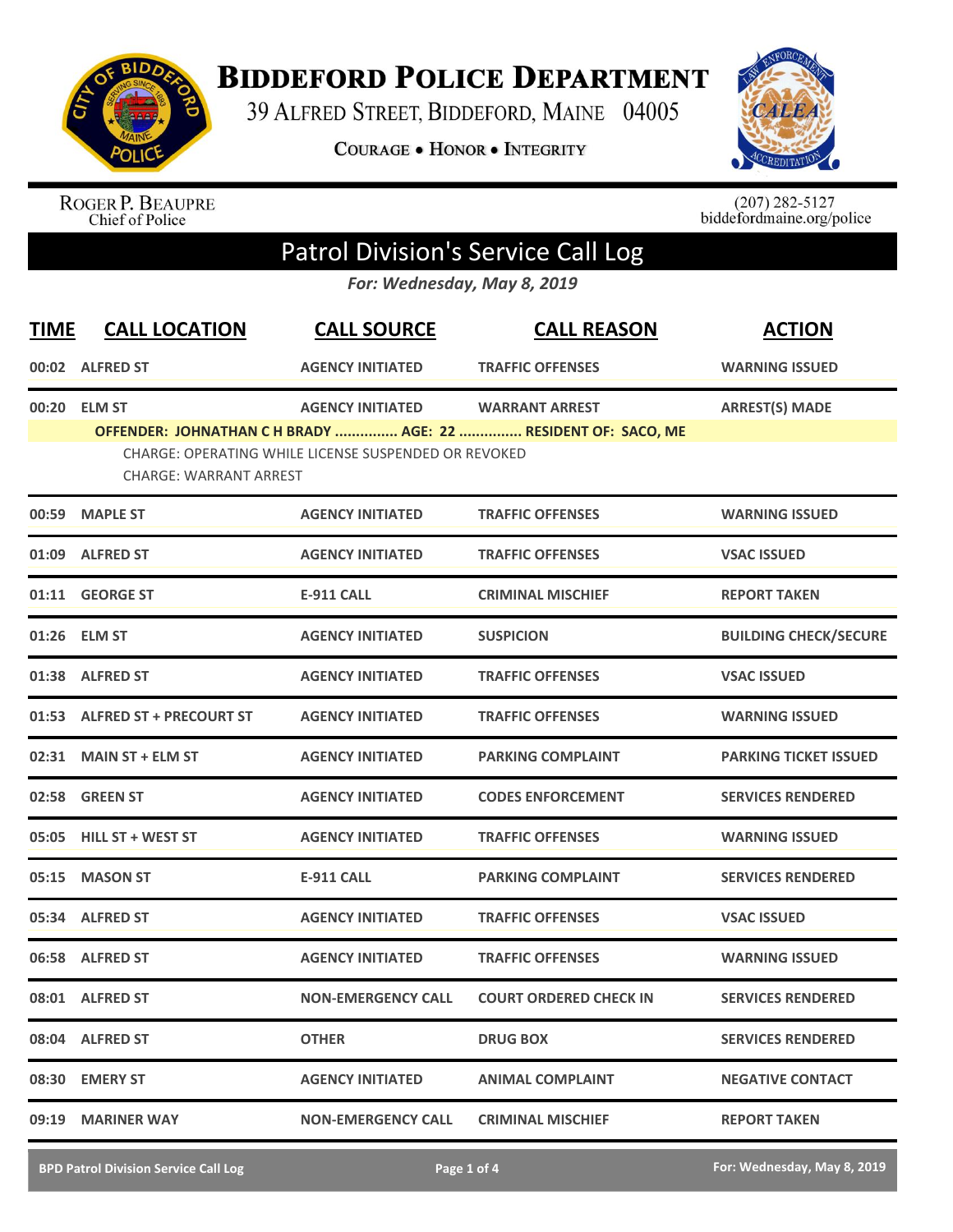| <b>TIME</b> | <b>CALL LOCATION</b>                                                                                                                                                                            | <b>CALL SOURCE</b>                                                              | <b>CALL REASON</b>                                                                         | <b>ACTION</b>                |
|-------------|-------------------------------------------------------------------------------------------------------------------------------------------------------------------------------------------------|---------------------------------------------------------------------------------|--------------------------------------------------------------------------------------------|------------------------------|
|             | 09:43 GRANITE POINT RD                                                                                                                                                                          | <b>NON-EMERGENCY CALL</b>                                                       | <b>PARKING COMPLAINT</b>                                                                   | <b>SERVICES RENDERED</b>     |
|             | 09:48 MAY ST                                                                                                                                                                                    | <b>AGENCY INITIATED</b>                                                         | <b>TRAFFIC OFFENSES</b>                                                                    | <b>WARNING ISSUED</b>        |
|             | 10:03 GRANITE ST                                                                                                                                                                                | <b>NON-EMERGENCY CALL</b>                                                       | <b>DISABLED VEHICLE</b>                                                                    | <b>SERVICES RENDERED</b>     |
|             | 10:07 ALFRED ST                                                                                                                                                                                 | <b>WALK-IN AT STATION</b>                                                       | <b>COURT ORDERED CHECK IN</b>                                                              | <b>SERVICES RENDERED</b>     |
|             | 10:21 ALFRED ST                                                                                                                                                                                 | <b>AGENCY INITIATED</b>                                                         | <b>TRAFFIC OFFENSES</b>                                                                    | <b>WARNING ISSUED</b>        |
|             | 10:33 ALFRED ST                                                                                                                                                                                 | <b>NON-EMERGENCY CALL</b>                                                       | <b>COURT ORDERED CHECK IN</b>                                                              | <b>SERVICES RENDERED</b>     |
| 10:46       | <b>MEDICAL CENTER DR</b>                                                                                                                                                                        | <b>RADIO</b>                                                                    | <b>PARKING COMPLAINT</b>                                                                   | <b>PARKING TICKET ISSUED</b> |
|             | 10:55 PIKE ST<br>OFFENDER: JUVENILE - A  AGE: 17  RESIDENT OF: BIDDEFORD, ME<br><b>CHARGE: ROBBERY</b><br>OFFENDER: JUVENILE - D  AGE: 15  RESIDENT OF: BIDDEFORD, ME<br><b>CHARGE: ROBBERY</b> | <b>AGENCY INITIATED</b>                                                         | <b>WARRANT ARREST</b>                                                                      | <b>ARREST(S) MADE</b>        |
| 11:03       | <b>MAIN ST</b>                                                                                                                                                                                  | <b>AGENCY INITIATED</b><br><b>CHARGE: OPERATING WITH SUSPENDED REGISTRATION</b> | <b>TRAFFIC OFFENSES</b><br>OFFENDER: KYE RYAN HUBBARD  AGE: 24  RESIDENT OF: BIDDEFORD, ME | <b>CITATION ISSUED</b>       |
| 11:18       | <b>MASON ST</b>                                                                                                                                                                                 | <b>NON-EMERGENCY CALL</b>                                                       | <b>PARKING COMPLAINT</b>                                                                   | <b>GONE ON ARRIVAL</b>       |
| 11:26       | <b>FRANKLIN ST</b>                                                                                                                                                                              | <b>AGENCY INITIATED</b>                                                         | <b>TRAFFIC OFFENSES</b>                                                                    | <b>WARNING ISSUED</b>        |
| 11:31       | <b>MAPLEWOOD AVE</b>                                                                                                                                                                            | <b>NON-EMERGENCY CALL</b>                                                       | <b>MENTAL ILLNESS CASES</b>                                                                | <b>REPORT TAKEN</b>          |
|             | 11:33 WILLETT ST                                                                                                                                                                                | <b>OTHER</b>                                                                    | <b>PAPERWORK</b>                                                                           | <b>ARREST(S) MADE</b>        |
|             | 11:34 MAIN ST + LACONIA ST                                                                                                                                                                      | <b>RADIO</b>                                                                    | <b>DISABLED VEHICLE</b>                                                                    | <b>NO ACTION REQUIRED</b>    |
|             | 11:40 ALFRED ST                                                                                                                                                                                 | <b>AGENCY INITIATED</b>                                                         | <b>PAPERWORK</b>                                                                           | <b>NEGATIVE CONTACT</b>      |
|             | 11:50 ELM ST                                                                                                                                                                                    | <b>NON-EMERGENCY CALL</b>                                                       | <b>ALL OTHER</b>                                                                           | <b>SERVICES RENDERED</b>     |
|             | 12:14 ALFRED ST                                                                                                                                                                                 | <b>WALK-IN AT STATION</b>                                                       | <b>COURT ORDERED CHECK IN</b>                                                              | <b>SERVICES RENDERED</b>     |
|             | <b>12:26 MAIN ST</b>                                                                                                                                                                            | <b>AGENCY INITIATED</b>                                                         | <b>ANIMAL COMPLAINT</b>                                                                    | <b>GONE ON ARRIVAL</b>       |
|             | 12:52 ALFRED ST                                                                                                                                                                                 | <b>AGENCY INITIATED</b>                                                         | <b>PAPERWORK</b>                                                                           | <b>PAPERWORK SERVED</b>      |
|             | 12:58 ALFRED ST                                                                                                                                                                                 | <b>NON-EMERGENCY CALL</b>                                                       | <b>SUSPICION</b>                                                                           | <b>SERVICES RENDERED</b>     |
|             | 13:02 ELM ST                                                                                                                                                                                    | <b>AGENCY INITIATED</b>                                                         | <b>ANIMAL COMPLAINT</b>                                                                    | <b>SERVICES RENDERED</b>     |
| 13:07       | <b>MOUNTAIN RD + JESSIE LN</b>                                                                                                                                                                  | <b>NON-EMERGENCY CALL</b>                                                       | <b>ANIMAL COMPLAINT</b>                                                                    | <b>NO ACTION REQUIRED</b>    |
| 13:14       | <b>MOUNTAIN RD + JESSIE LN</b>                                                                                                                                                                  | <b>NON-EMERGENCY CALL</b>                                                       | <b>ANIMAL COMPLAINT</b>                                                                    | <b>SERVICES RENDERED</b>     |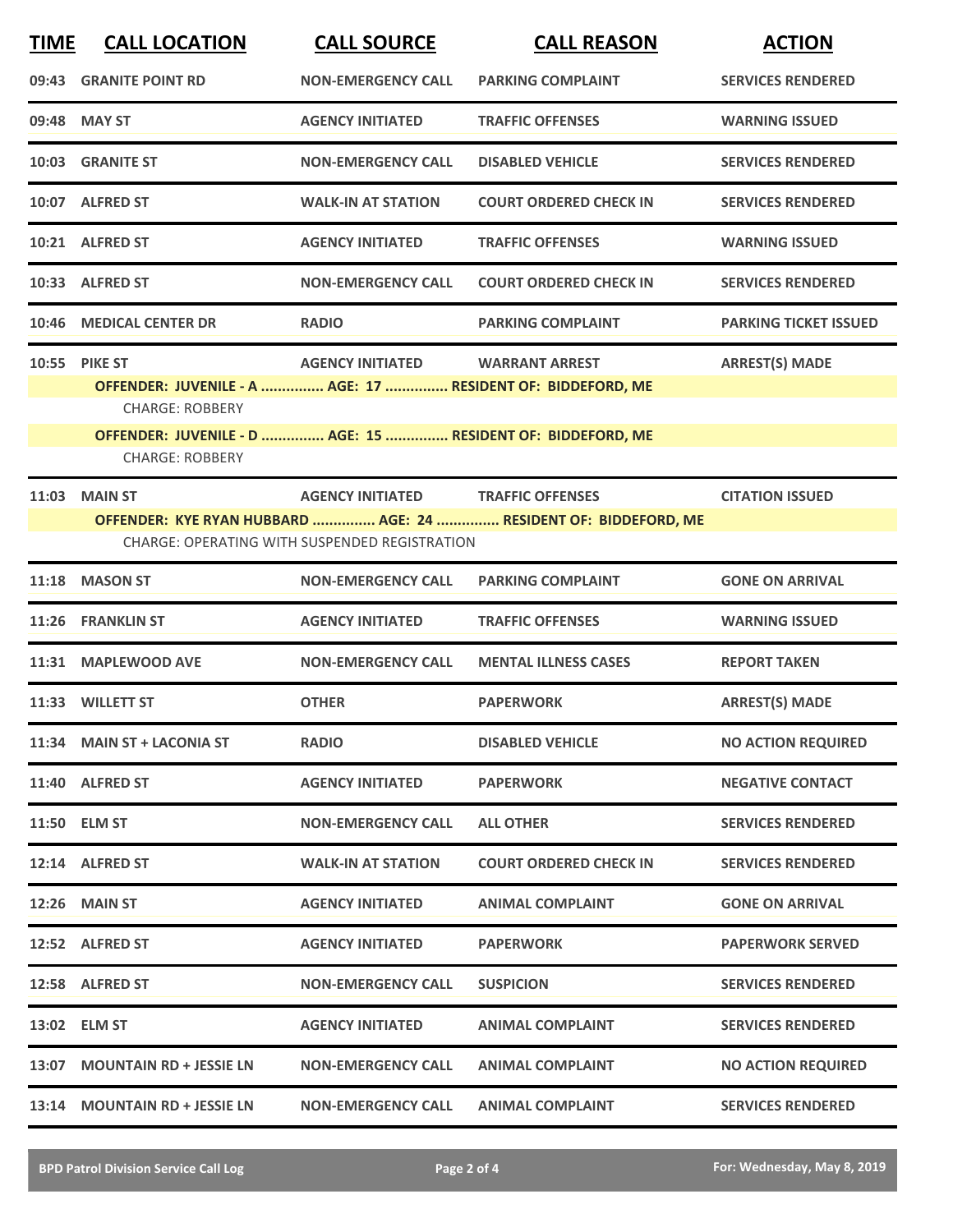| <b>TIME</b> | <b>CALL LOCATION</b>        | <b>CALL SOURCE</b>        | <b>CALL REASON</b>            | <b>ACTION</b>               |
|-------------|-----------------------------|---------------------------|-------------------------------|-----------------------------|
|             | 13:21 ALFRED ST             | <b>WALK-IN AT STATION</b> | <b>COURT ORDERED CHECK IN</b> | <b>SERVICES RENDERED</b>    |
|             | 13:32 ALFRED ST             | <b>AGENCY INITIATED</b>   | <b>TRAFFIC OFFENSES</b>       | <b>WARNING ISSUED</b>       |
|             | 13:34 ELM ST                | <b>E-911 CALL</b>         | 911 MISUSE                    | <b>SERVICES RENDERED</b>    |
|             | 14:15 YALE ST               | <b>NON-EMERGENCY CALL</b> | <b>ANIMAL COMPLAINT</b>       | <b>WARNING ISSUED</b>       |
|             | 14:17 ALFRED ST             | <b>NON-EMERGENCY CALL</b> | <b>COURT ORDERED CHECK IN</b> | <b>SERVICES RENDERED</b>    |
|             | 14:25 ALFRED ST             | <b>AGENCY INITIATED</b>   | <b>DRUG TAKE BACK</b>         | <b>SERVICES RENDERED</b>    |
|             | <b>14:35 SOUTHGATE AVE</b>  | <b>NON-EMERGENCY CALL</b> | <b>CHECK WELFARE</b>          | <b>SERVICES RENDERED</b>    |
|             | 14:56 YATES ST              | <b>E-911 CALL</b>         | 911 MISUSE                    | <b>NEGATIVE CONTACT</b>     |
|             | 15:07 ELM ST                | <b>NON-EMERGENCY CALL</b> | <b>SUSPICION</b>              | <b>UNFOUNDED</b>            |
|             | 15:25 UNION ST + ALFRED ST  | <b>WALK-IN AT STATION</b> | <b>ARTICLES LOST/FOUND</b>    | <b>REPORT TAKEN</b>         |
|             | 15:45 CUTTS ST              | <b>E-911 CALL</b>         | <b>CHECK WELFARE</b>          | <b>WARNING ISSUED</b>       |
|             | 15:59 ELM ST                | <b>NON-EMERGENCY CALL</b> | <b>ANIMAL COMPLAINT</b>       | <b>SERVICES RENDERED</b>    |
|             | 16:05 ALFRED ST             | <b>NON-EMERGENCY CALL</b> | <b>DISABLED VEHICLE</b>       | <b>GONE ON ARRIVAL</b>      |
|             | 16:18 HILL ST               | <b>WALK-IN AT STATION</b> | <b>THEFT</b>                  | <b>REPORT TAKEN</b>         |
|             | 16:31 MAIN ST               | <b>NON-EMERGENCY CALL</b> | <b>ALL OTHER</b>              | <b>SERVICES RENDERED</b>    |
|             | 16:48 GREEN ST              | <b>AGENCY INITIATED</b>   | <b>ASSIST PD AGENCY</b>       | <b>NEGATIVE CONTACT</b>     |
|             | 17:29 HILLS BEACH RD        | <b>E-911 CALL</b>         | 911 MISUSE                    | <b>SERVICES RENDERED</b>    |
|             | 18:09 ELM ST                | <b>NON-EMERGENCY CALL</b> | <b>CHECK WELFARE</b>          | <b>SERVICES RENDERED</b>    |
|             | 18:29 BIRCH ST              | <b>NON-EMERGENCY CALL</b> | <b>ARTICLES LOST/FOUND</b>    | <b>SERVICES RENDERED</b>    |
|             | 18:44 ALFRED ST + RAY ST    | <b>AGENCY INITIATED</b>   | <b>DISABLED VEHICLE</b>       | <b>SERVICES RENDERED</b>    |
|             | <b>18:50 MAIN ST</b>        | <b>WALK-IN AT STATION</b> | <b>DOMESTIC COMPLAINTS</b>    | <b>REPORT TAKEN</b>         |
|             | 19:18 ALFRED ST             | <b>E-911 CALL</b>         | <b>DISTURBANCE / NOISE</b>    | <b>SERVICES RENDERED</b>    |
|             | 20:20 MAIN ST + WESTERN AVE | <b>AGENCY INITIATED</b>   | <b>TRAFFIC OFFENSES</b>       | <b>WARNING ISSUED</b>       |
|             | 20:22 MAIN ST               | <b>AGENCY INITIATED</b>   | <b>PAPERWORK</b>              | <b>PAPERWORK NOT SERVED</b> |
|             | 20:31 ALFRED ST             | <b>AGENCY INITIATED</b>   | <b>PAPERWORK</b>              | <b>SERVICES RENDERED</b>    |
|             | 20:33 ALFRED ST + CLARK ST  | <b>AGENCY INITIATED</b>   | <b>TRAFFIC OFFENSES</b>       | <b>WARNING ISSUED</b>       |